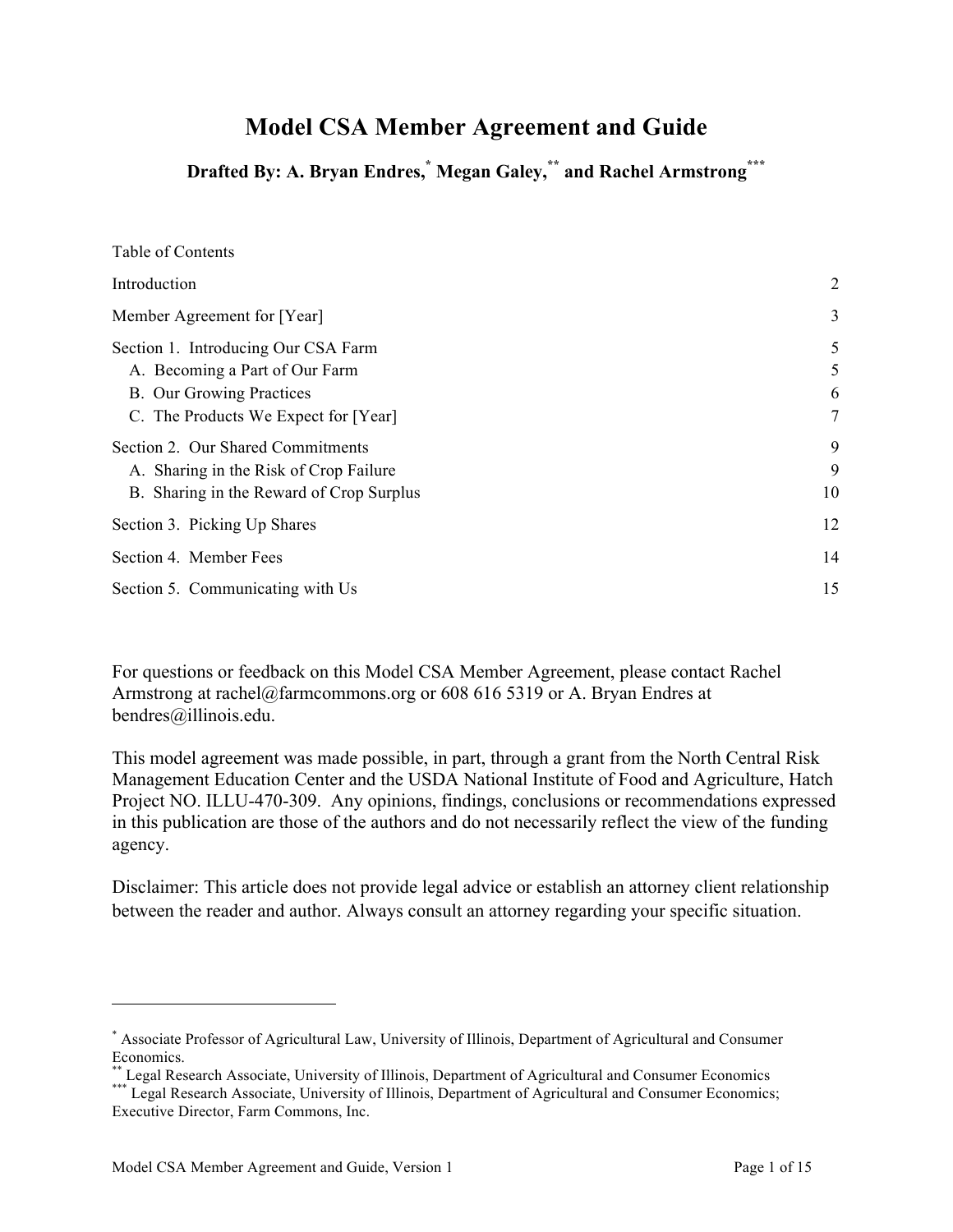### **Introduction**

This Model Member Agreement was prepared to serve the needs of CSA farmers and the CSA community for a comprehensive agreement that protects both the farmer and member. We believe that this agreement can improve communication between farmer and member, which will also improve customer retention and the strength of the CSA model long into the future. From poultry to cheese, grain, or vegetable producers, we encourage all CSA farmers to look closely at this document and use it as model for their membership agreement.

# **Tips for using this Model Member Agreement:**

- The text of the Model Member Agreement is on the top.
- The "Annotations" section below the Agreement language explains the text above, offers suggestions, and discusses different scenarios. As the annotations merely serve to explain the Agreement text, they should not be included in the actual member agreement offered to potential members.
- The brackets in the Agreement text indicate where the user should change the Agreement language to be specific to his or her farm.
	- o For example, "Our CSA runs for [number] of weeks, from [month] to [month]" should become, "Our CSA runs for 20 of weeks, from June to October."
- Bold type is used where the farm should choose from amongst options. When adapting this form for your farm, delete the options that do not apply to you as well as the bolded text.
- To avoid extensive reformatting, download the version without annotations before you adapt the agreement for your farm.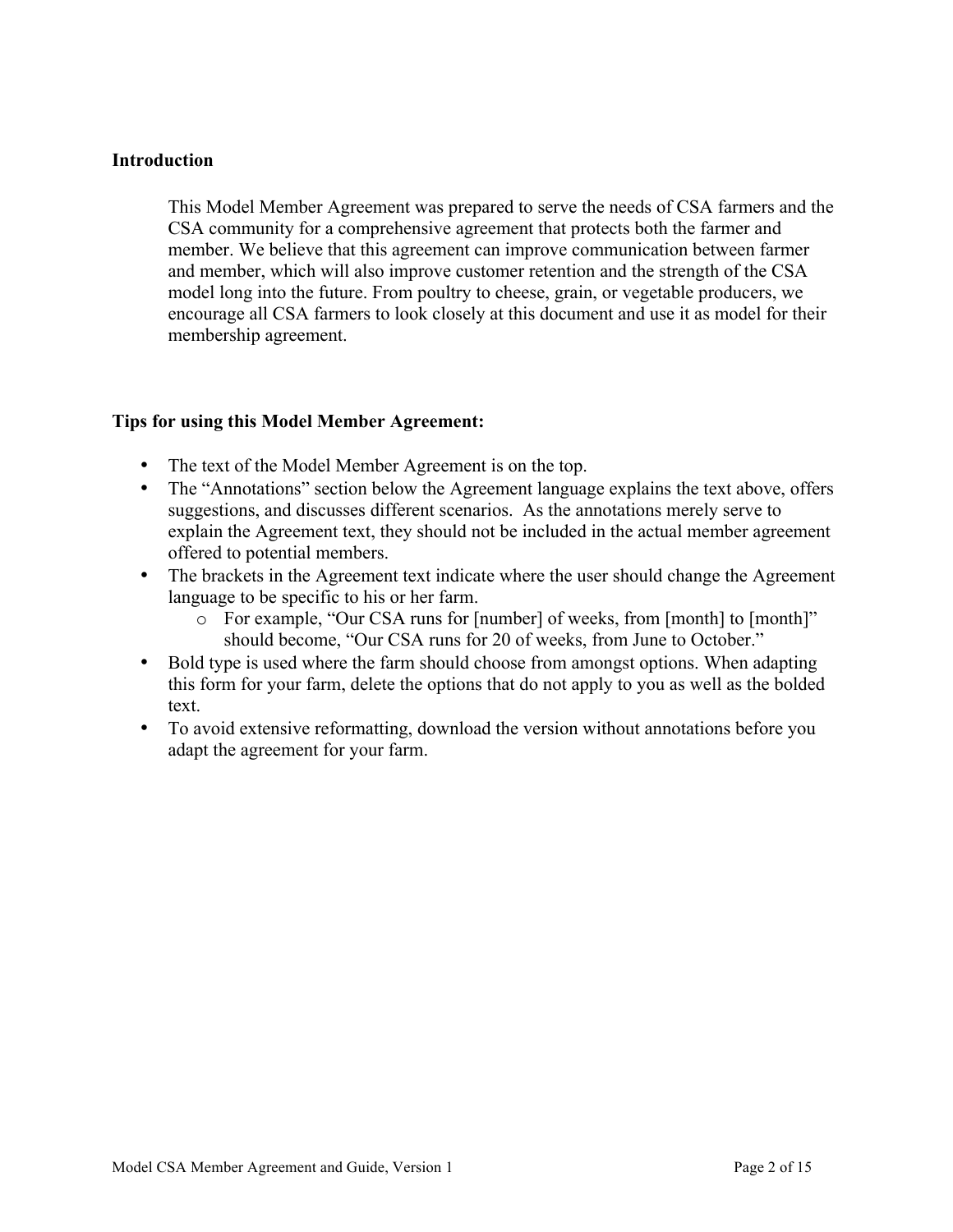# **Member Agreement for [Year]**

| Farm Contact Information:   |
|-----------------------------|
| [Name of Farm]              |
| [Address]                   |
| [City, State, ZIP]          |
| [Phone Number]              |
| [Email]                     |
|                             |
|                             |
| Member Contact Information: |
|                             |
| Name: $\qquad \qquad$       |
| City, State:                |
| ZIP:                        |
| Phone Number:               |

We, the farm, wish to provide you with fresh, local, seasonal food and you, the member, wish to receive a portion of our harvest. This agreement outlines our shared commitments to that relationship.

# **Annotations**

#### *Why is this section at the beginning of the agreement?*

We chose to structure this form as two forms in one. First, it's a membership agreement because it outlines member and farmer obligations. Second, it's a membership sign-up sheet. We believe there are several advantages to using one form for both. By outlining all the rights and responsibilities of membership at the same time that the individual signs up, the potential member can make a more informed choice about whether a CSA is right for their family. Also, because the member has to read the agreement to sign up for a CSA, it's much more likely that the member will read carefully.

By contrast, using a brief sign-up sheet with a supplemental manual or agreement makes it less likely that members will actually read it or carefully consider its terms. Informed members make for efficient business. Think of all the time CSA farmers could save if all members understood how the drop site worked and what to do if they can't pick up their share? As an alternative to using this document as a sign-up sheet, farms can nonetheless adapt this proposed text by asking the member to check a box indicating that he or she has read a separate manual or agreement when signing up, but it may not be as effective.

Lastly, by including sign-up with the terms of membership, the member clearly understands that they, as well as the farmer, have an obligation to fulfill. This form purposely looks like a formal agreement. Although that may be off-putting, many farms benefit when members take the CSA seriously. This form helps set that tone. Most formalized agreements include a title page with names and addresses on the first page, so this one does as well.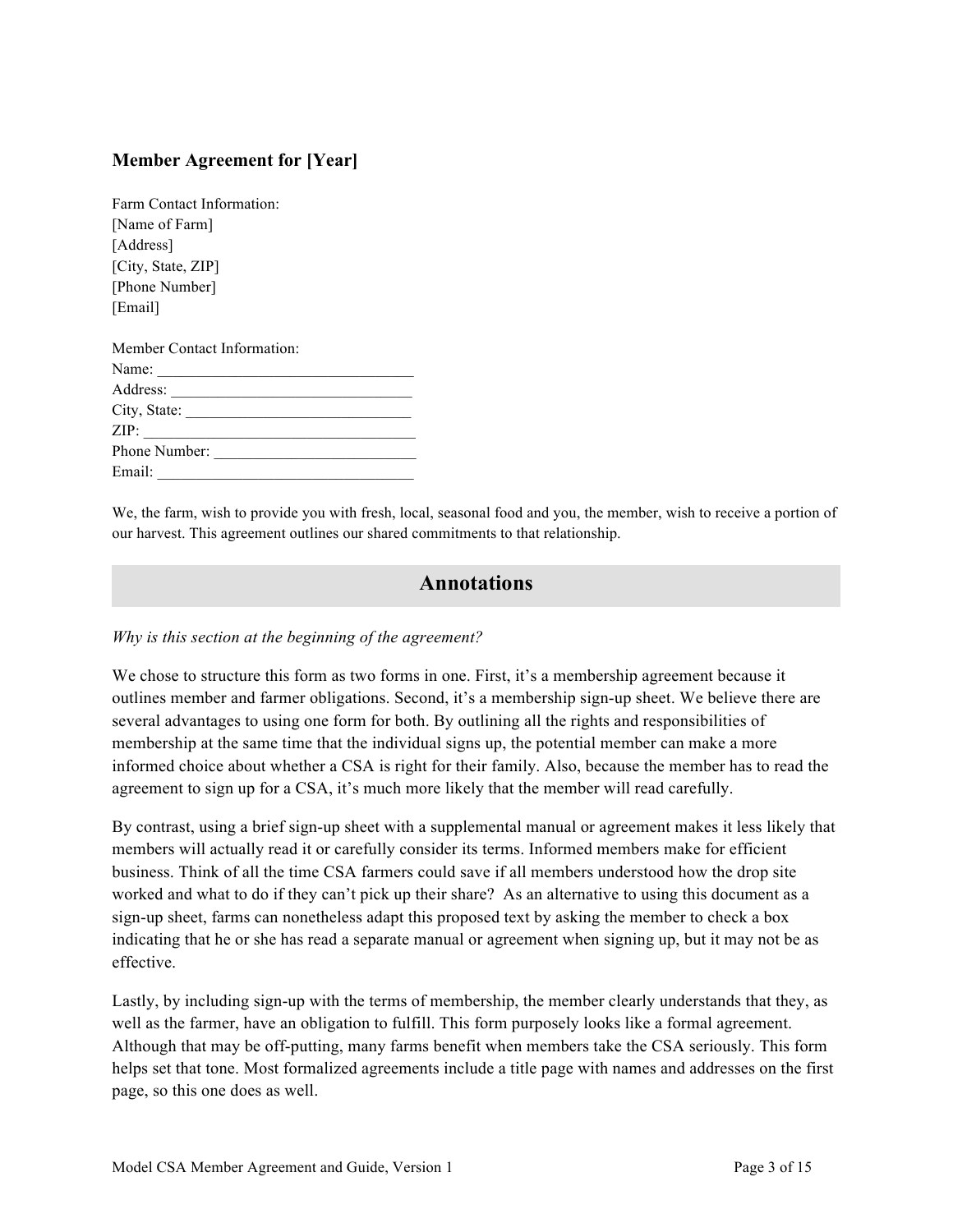*I have a signup sheet on the back panel of my brochure, which I leave at my church and at the grocery store. I can't print out this agreement and use it as a signup like that. What should I do?*

You might consider converting the sign-up sheet in a farm brochure into a membership request form. Then, you could email or send the full agreement for the new member to complete, print, and sign.

# *Does the last phrase mean the farmer is legally obligated to do everything in this agreement and that he or she could be sued on that commitment?*

This phrase does make the agreement enforceable between the farm and the member. We acknowledge that this may discourage farms from using a formal agreement because of concerns that it makes a lawsuit more likely. However, we believe a formal agreement will make a lawsuit less likely. By taking money up front, the farm has an obligation to members even if an agreement is never signed. The farm is on the hook, regardless. This agreement doesn't give the member permission to sue; the member already has that ability. Instead a clearly worded agreement makes sure the farm and members understand their respective commitments to each other, which makes a lawsuit less likely.

A farm is not better off by avoiding making commitments to members altogether. If a lawsuit is filed and there is no written agreement, then the court will decide what the parties' commitments were. That may be an unpredictable and expensive process. By setting the terms of the CSA beforehand, the farmer can better control a lawsuit if the unfortunate occurs. Further, this agreement can protect a farm if a lawsuit is filed. By clearly stating the obligations the farm is prepared to fulfill and then following through, this agreement will be there to back the farm up.

### *How to adapt this section:*

Fill in your farm's contact information and the appropriate year. If you allow members to split a single share between multiple households, add additional contact information boxes.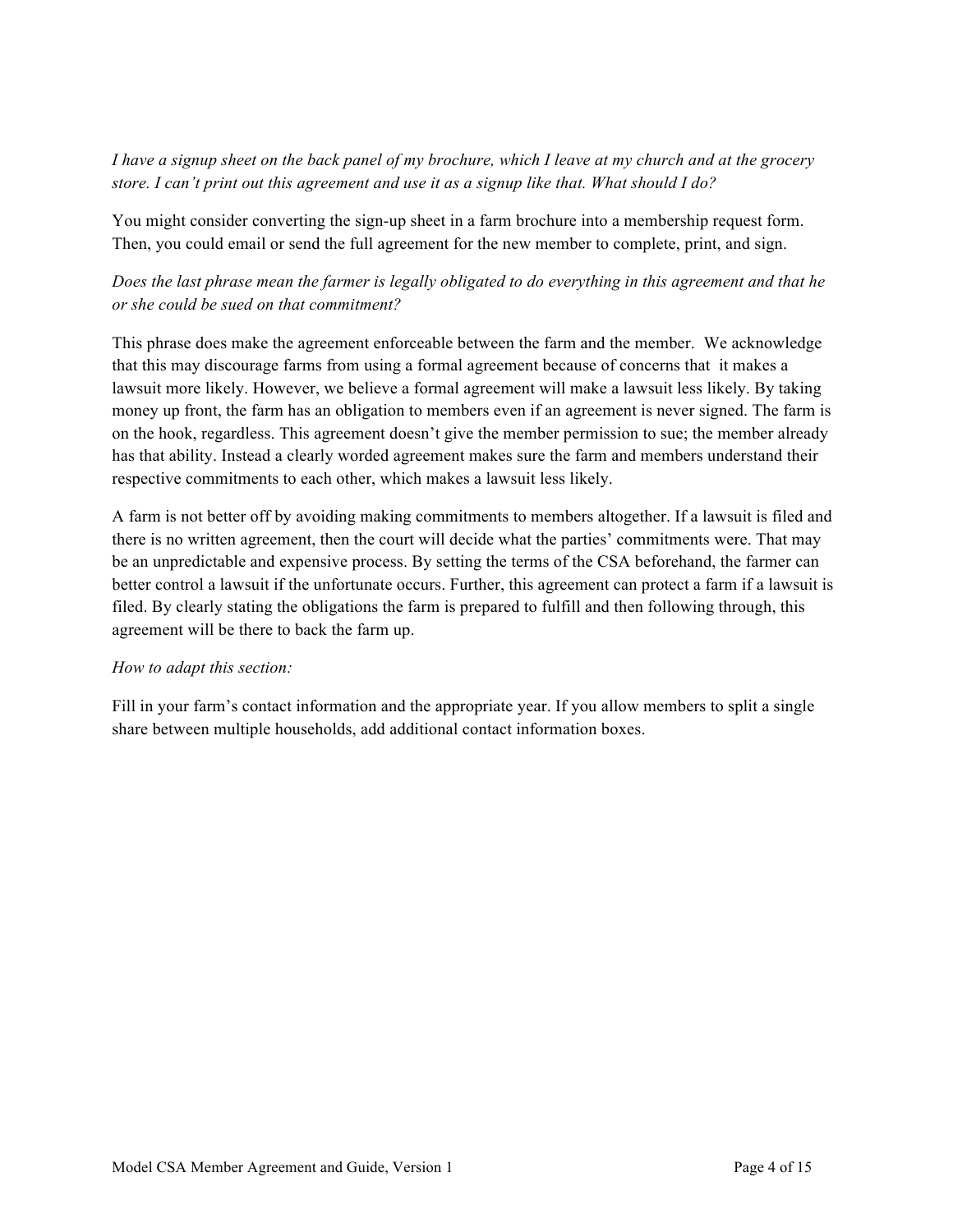# **Section 1. Introducing Our CSA Farm**

# **A. Becoming a Part of Our Farm**

Community Supported Agriculture (CSA) is a relationship between our farm and you as our customer. Rather than simply purchasing food, our customers become "members" of this CSA farm who receive a portion of the farm's harvest.

Our CSA runs for [number] of weeks, from [month] to [month]. Members are responsible for showing up at [the farm/pick-up site/drop-off site] [each week/every other week] to pick up your share of [freshly harvested produce/meats/goods]. You will generally receive [weight/volume] of [vegetables/fruits/meat/poultry/cut flowers/eggs/etc. or a combination of the above], equivalent to [one/two] grocery bags of produce, with [two/three] bags during peak season. Detailed information regarding pick-up is discussed below in Section 3. Variety and quantity may vary as described below in Section 2.

# **Annotations**

### *Why include this section in a CSA member agreement?*

Many potential customers will not clearly understand the CSA concept before they join one. You set the right tone for a relationship with your member by immediately sharing your personal perspective on CSA. Even if your customers are familiar with CSA, the CSA experience you offer may be different than the customer's prior experience.

What the customer is purchasing is just as important as why. Writing out a detailed description of what the customer will actually receive helps customers make an informed decision. Helping your customer make an informed decision is important for your business because the informed customers that do sign up are the ones most likely to be happy with their CSA experience.

### *How to adapt this section:*

In the first paragraph, summarize your perspective on CSA. The text above is a suggestion.

In the second paragraph, detail the exact number of weeks, date ranges, and products you deliver. Include volume estimations that are as accurate as possible and take into account seasonal variations. Use measurements that the average customer will understand. For example, "bushels" may not be the best choice.

### *Additional suggestions*:

If you haven't decided exactly what to deliver yet, wait to take sign-ups until you are certain of paragraph two. Customers who feel misled or disappointed because they weren't aware of what to expect may not return next year, and customer turnover causes more problems in the long run than fewer customers overall.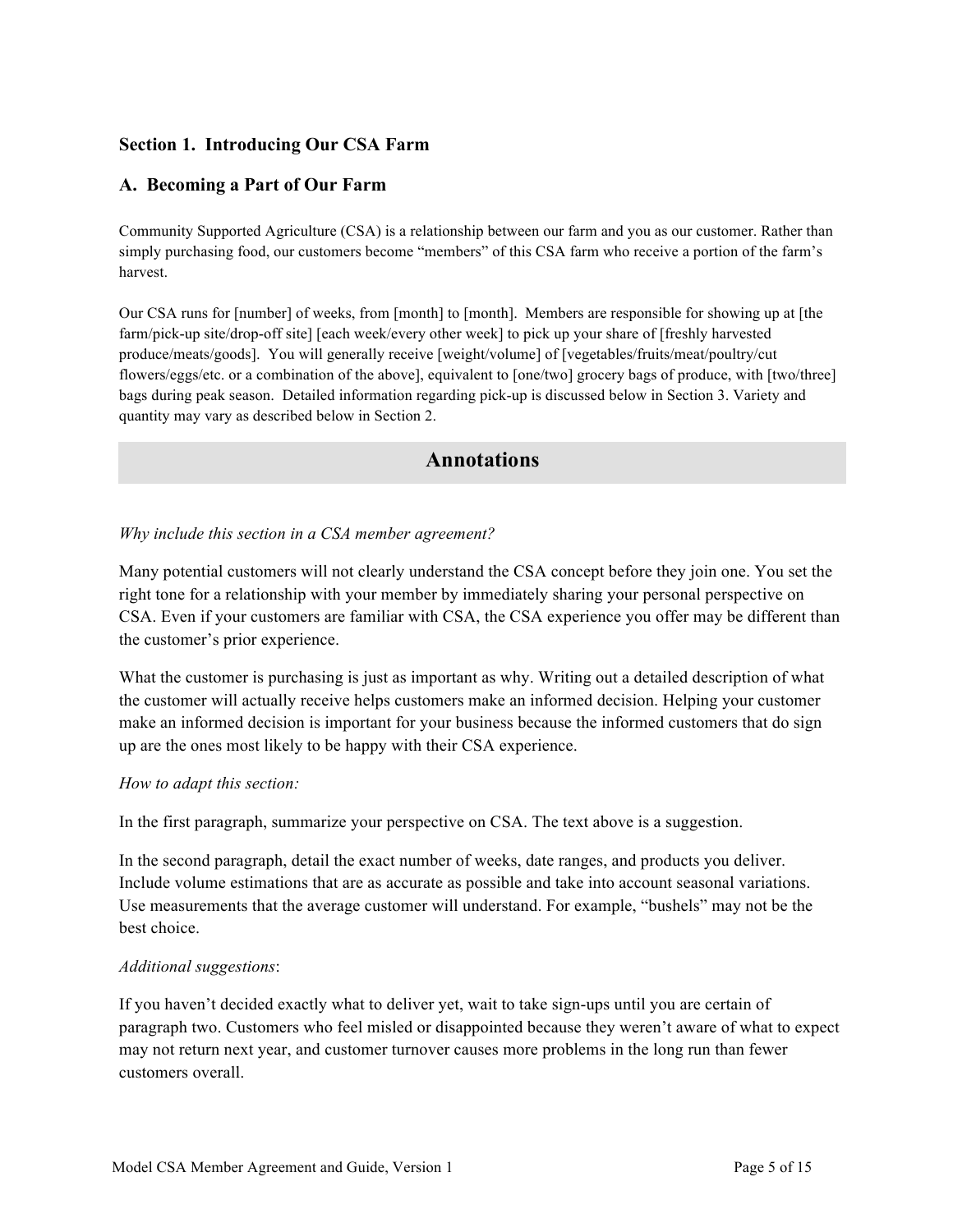# **Section 1. Introducing Our CSA Farm, Continued**

### **B. Our Growing Practices**

The farm is [USDA Certified Organic/Certified Naturally Grown]. [Insert a description of your certification program such as: "Certified organic meat, poultry, eggs, and dairy products come from animals that are not given antibiotics or growth hormones. Organic produce is grown without using specific conventional pesticides, fertilizers made with synthetic ingredients or sewage sludge, bioengineering, or ionizing radiation. For more information about organic production please ask. We'd be happy to tell you more." Or "Certified Naturally Grown (CNG) is similar to organic certification because it requires compliance the standards for organic certification. However, the inspection and record-keeping requirements are different. We are happy to tell you more about CNG at any time."]

Our animals are [free range/grass-fed]. Free-range animals are allowed continuous access to the outdoors during their production cycle. Grass-fed animals receive the majority of their nutrients from grass throughout their life.

#### OR

The farm is not currently certified, but we are in the process of becoming [USDA Certified Organic/Certified Naturally Grown/another certification program].

#### OR

[Insert unique description of your farming practices].

# **Annotations**

#### *Why include this section in a CSA member agreement?*

Potential members reading your sign-up sheet may not know that different CSA farms follow different production standards. Your members also may not realize that words such as "organic" and "grass fed" have specific definitions followed by all farms. This section outlines production methods and rough definitions to correct these common misunderstandings.

#### *How to adapt this section:*

The text above provides three specific examples of how you might explain your production practices to your members. Select the appropriate certification program, if you follow one. In the alternative, write your own description from scratch.

#### *Additional suggestions:*

You may be stopping, starting, or switching certification programs during the season. In that case, outline a description of the practices you know you will follow throughout the season. This section is also a great marketing opportunity. Your potential customers are likely reading other CSA sign-up sheets at the same time. Take this opportunity to share your distinction with them.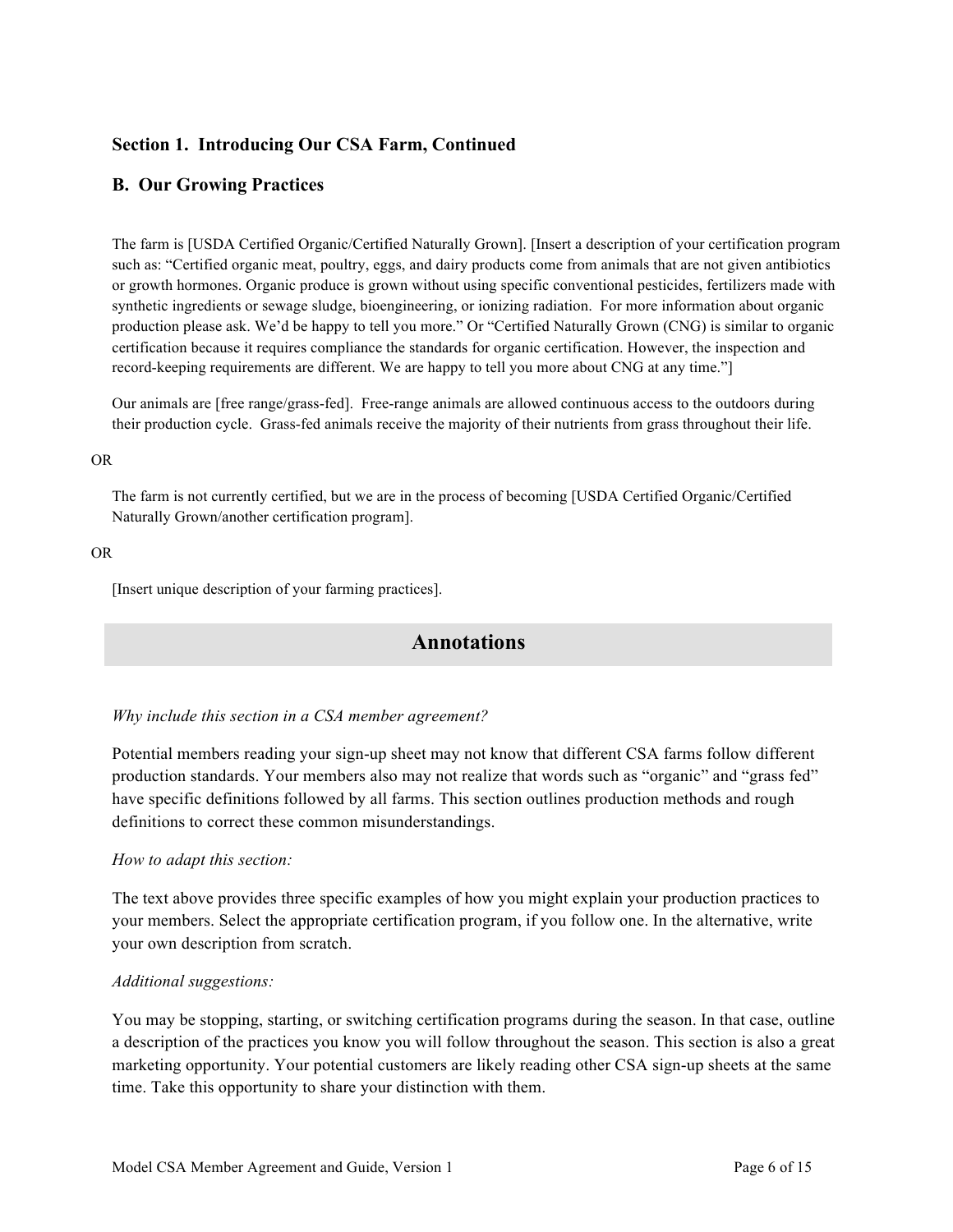# **Section 1. Introducing Our CSA Farm, Continued**

# **C. The Products We Expect for [Year]**

The chart below outlines some of the [vegetables/meat/cheese/etc] we hope to deliver and when you may see them in your share. This chart is based on our best estimate, but of course weather, pests, and other events will affect actual production.

| Month            | <b>Expected Crops</b>     |  |
|------------------|---------------------------|--|
| <b>Harvested</b> |                           |  |
| April to May     | Arugula, Asparagus,       |  |
|                  | Lettuce, etc.             |  |
| June to          | Beets, Broccoli, Carrots, |  |
| August           | etc.                      |  |
| September to     |                           |  |
| October          |                           |  |
| November to      |                           |  |
| December         |                           |  |

# **Annotations**

### *Why include this section in a CSA member agreement?*

Your CSA may be a member's first introduction to local food. Before they join your farm, a "vegetable" means iceberg lettuce and "poultry" means boneless skinless chicken breast. You likely will need to educate at least some of your members. Describing your products and their seasonality begins the process. Education is a practical objective too; disappointed members are bad for business. A chart will help shape realistic expectations.

### *Isn't this agreement enforceable? What if I don't have beets by June?*

No, this agreement does not require you to produce beets by June. If you use the words suggested (some, may, estimate, etc.) in the text, you aren't committing to a production schedule.

### *How to adapt this section:*

Based on your past production, neighboring farm experiences, or other factors, enter your expected products and their timeframe into the chart above. If you have the space, enter as many items as possible. If space is limited, list a mix of familiar and unfamiliar products. We don't recommend a list of products without any timeframe because your potential members may have no experience with seasonal eating.

### *Additional suggestions:*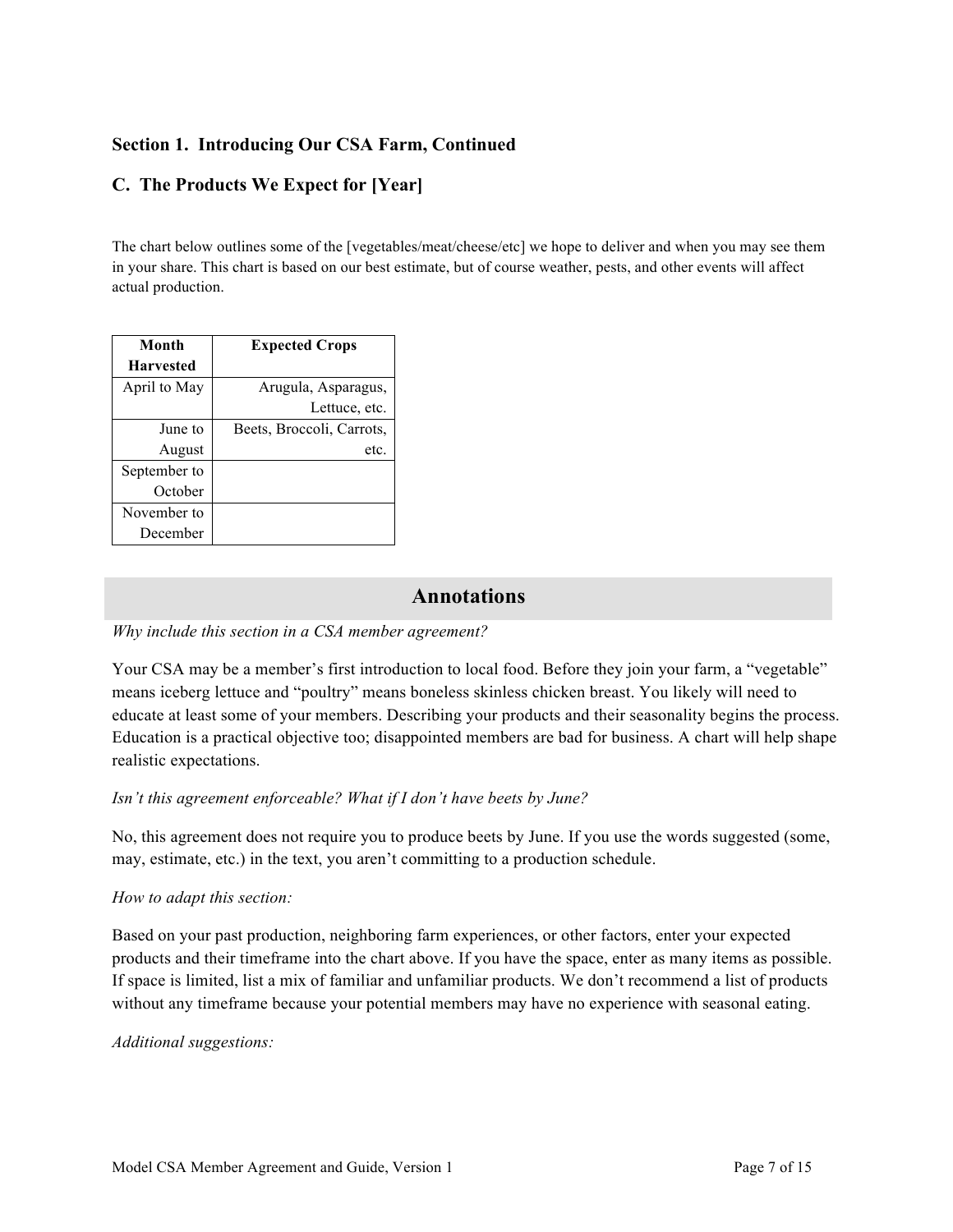For meat producers, including the form of product you deliver such as whole chickens, bulk sausage, unsliced bologna, etc. is ideal. For all producers, use the metrics you feel comfortable with, whether that's spring, summer, and fall or early, middle and late, or specific months.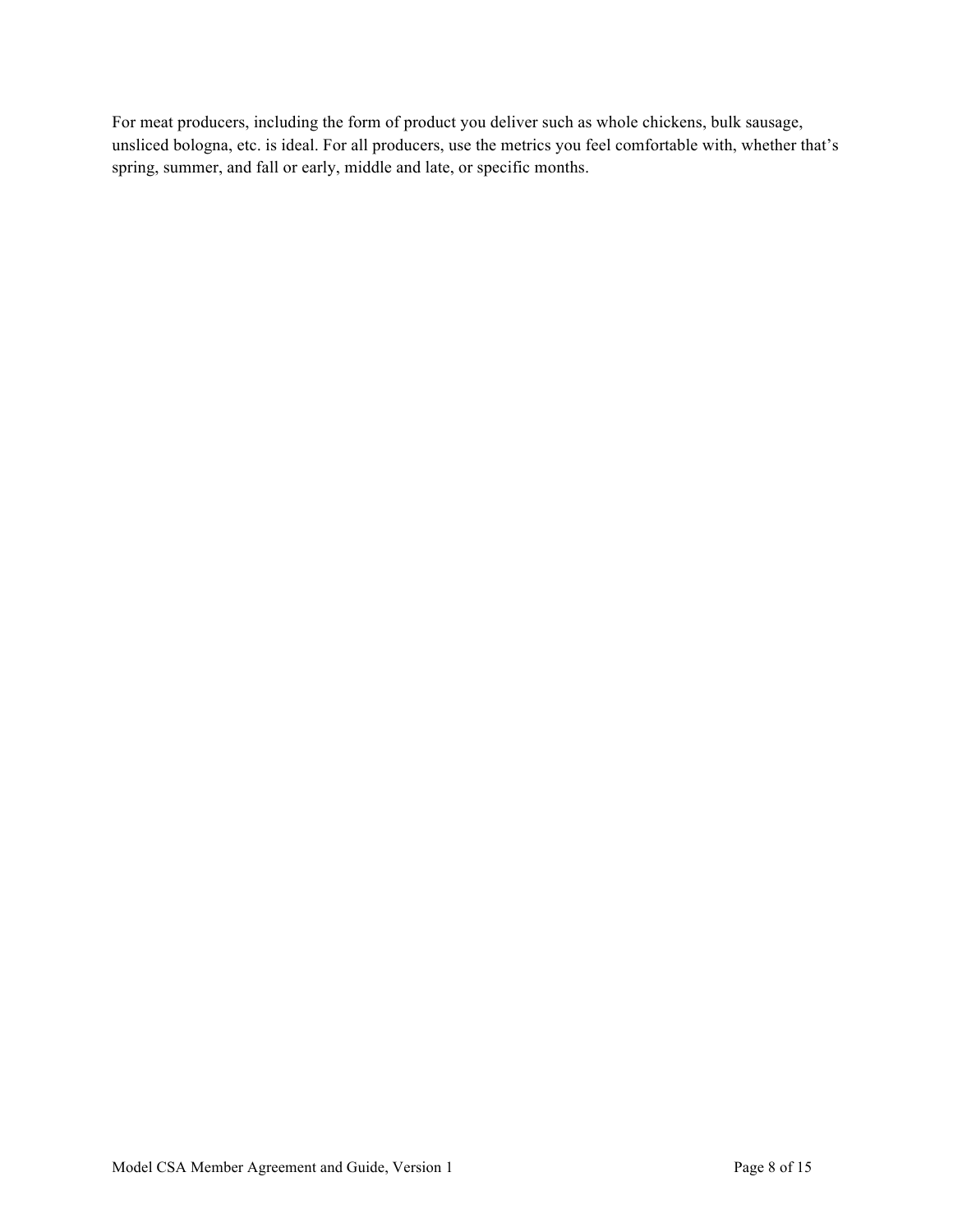# **Section 2. Our Shared Commitments**

### **A. Sharing in the Risk of Crop Failure**

We promise to do our best to provide you with a bountiful share each week. The quantity of [produce/grain/flowers], however, may vary from [week-to-week/month-to-month/season-to-season] due to extreme weather, insects, or other production factors despite our best efforts. By joining our CSA, you are agreeing to share the risk of crop failure with us and other members. In the unlikely event of a crop failure, our procedure is as follows:

If only a small portion of crops fail, we compensate for the failed crops by filling your share with other crops grown on the farm that are ready for harvest at that time. If a large portion of crops fail, we may not be able to deliver any product in some weeks.

#### OR

If only a small portion of crops fail, we compensate for the failed crops by filling your share with other crops grown on the farm that are ready for harvest at that time. We may cover for a crop loss by buying in from [other local farmers generally/other farms with the same certifications as our farm/a specific farm]. This may not be a feasible option for all crops because of cost or widespread failure.

For example, [insert example of how your farm has handled crop failure in the past if possible].

# **Annotations**

### *Why include this section in a CSA member agreement?*

Many potential CSA members will have a general concept of the "shared risk and reward" in joining a CSA. But what does that concept mean in practice to your farm specifically? Many farms choose to buy in some crops to fulfill member expectations. By explaining this precisely, you may attract additional members that are otherwise worried about an empty box each week. If your farm more narrowly adheres to the concept of shared risk and reward, your potential members should understand that.

### *How to adapt this section:*

We have suggested language for farms that do not buy in and for those that do. Select between them or write your own precise description of how you handle crop loss. Include a brief example of how you've handled crop losses in the past, if possible.

### *Additional suggestions:*

As CSAs spread across the country, stories will inevitably be told between neighbors about farms that didn't deliver products. It may be worthwhile to explain ways your farm prevents a total crop failure. For example, describe your irrigation capabilities, knowledge of insect control, or other factors that make a crop failure unlikely.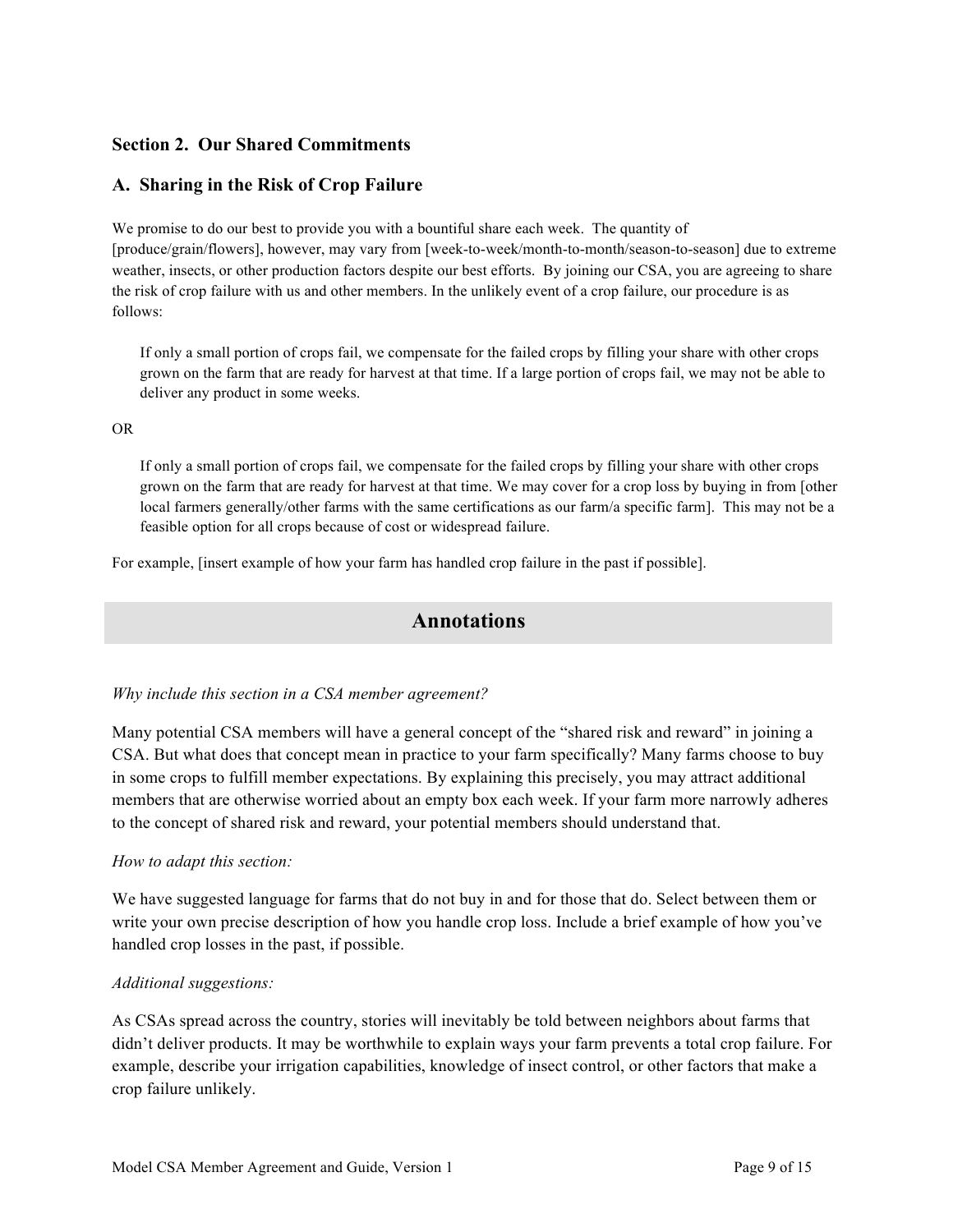# **Section 2. Our Shared Commitments, Continued**

# **B. Sharing in the Reward of Crop Surplus**

### **If your farm is exclusively a CSA farm:**

Our farm is exclusively a CSA farm and all our production is planned for the CSA. When crops are especially abundant, we pack as much as possible into your share. However, we don't want to overwhelm our members or deliver so much produce that it goes to waste. When we feel that members have received enough of certain crops, we will handle the surplus by [donating it to a food pantry or shelter/inviting members to harvest themselves/setting it out for member pick-up/etc]. We may experiment with new varieties of [vegetables, fruits, grains, herbs, or flowers] so that we can increase diversity. [These crops will be distributed as equitably as possible but all members of the CSA may not receive all items/all CSA members will receive a small sample of these varieties].

#### **If your farm segregates certain production for the CSA:**

In addition to our CSA, our farm sells to [farmers markets, restaurants, grocery stores, local schools, and/or wholesale distributors]. We segregate our production for the CSA by [allocating separate plantings or livestock/dedicating certain fields to the CSA]. When production of our CSA segregated crops are especially abundant, we pack as much as possible into your share. However, we don't want to overwhelm our members or deliver so much produce that it goes to waste. When we feel that members have received enough of certain crops, we handle the surplus by selling it [at the farmers market/to our restaurant buyers/etc.] Please note that we produce some items exclusively for our other outlets. You may see our products at [the farmers market/in the grocery store/etc] that you will not receive in your CSA share.

#### **If your farm does not segregate CSA production but does give it top priority:**

In addition to our CSA, our farm sells to [farmers markets, restaurants, grocery stores, local schools, and/or wholesale distributors]. Although production is not segregated, our CSA receives priority. After filling our CSA share with the week's harvest first, the remainder is sold to our other markets.

#### **If your farm does not segregate CSA production and assigns it the same priority as other markets:**

In addition to our CSA, our farm sells to [farmers markets, restaurants, grocery stores, local schools, and/or wholesale distributors]. We balance priority of the CSA with our other markets. This allows us to select a consistently full and diverse share to our customers while avoiding over-delivering any one product.

# **Annotations**

### *Why include this section in a CSA member agreement?*

As CSA becomes more popular, we hear more and more stories of members who receive less than expected or poor quality items only to find their farmer at the market with large piles of good-looking produce. Farmers generally have good reasons for this, but those reasons often are not communicated to members. Unfortunately, this may create suspicion and make it less likely that members will return or recommend CSA others. All CSA farmers are hurt by this lack of communication. Further, if a farm states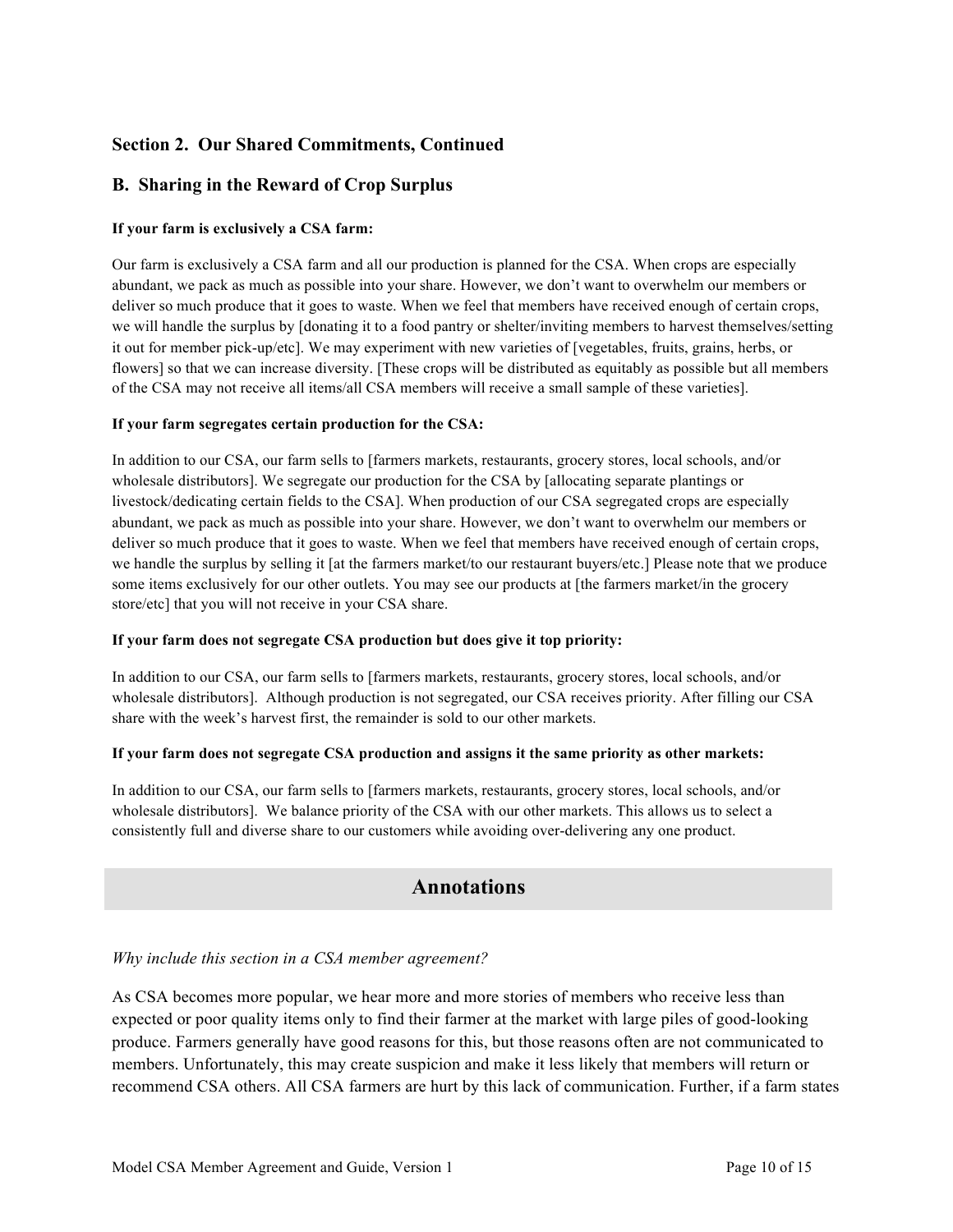that members "share in the risks and rewards" the farm is obligating itself to allocate some of the abundance to CSA members.

### *How to adapt this section:*

We drafted four separate options for different farms. Select the option that fits your farm. Then, edit the content in brackets to explain how you decide what goes to the CSA and what goes to other markets. We have tried to include other scenarios where members may wonder if they are receiving the rewards of good production. If you can think of other situations where your members might encounter your product, explain the situation in this section (and feel free to send these suggestions to the authors to include in future editions).

### *I don't use one strategy for dealing with surplus- I do what makes sense at the time.*

The language of this section can be phrased generally if you are uncomfortable stating a specific procedure. For example, you might only state that members receive as much surplus as you think they can use with the remainder used by the farm.

# *My farm balances the CSA priority with other markets, but my members always receive a lot of product. I don't want to use your suggested language because it doesn't sound very nice to a potential member.*

We understand that farmers may not want to use the fourth option because it doesn't offer "perks." However, that doesn't mean members won't choose their CSA. Many members do not want 50 zucchini per month. Our goal is to help farmers create clear and accurate agreements. An accurate agreement will protect the farm and ensure members' expectations are appropriate. Rather than market on shared abundance, these farmers could market their CSA on other advantages such as shares that are consistently full or delivered for a longer season.

### *Additional suggestions:*

This section may not be suitable for meat CSAs or others that do not have variable production. Some CSA members are disappointed to find that high quality produce is sent to other markets and the remaining second quality items are distributed to CSA members. Farms with this strategy may also need to think differently about how they market shared reward.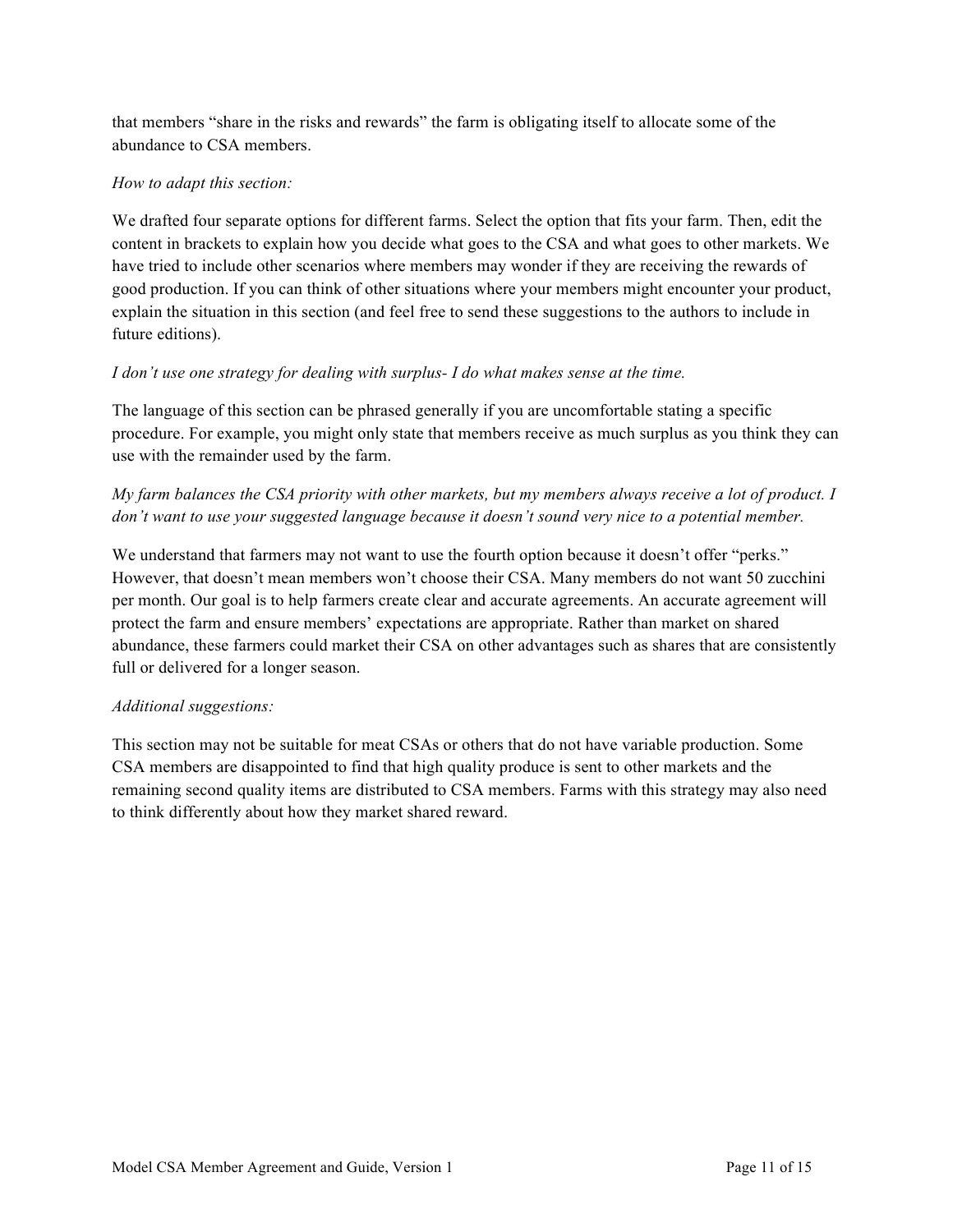# **Section 3. Picking Up Shares**

You are responsible for picking up your share [each week] from your drop site. Place a check mark next to the drop site you would like to use from the list below.

| <b>CHECK</b><br><b>YOUR</b><br><b>SELECTION</b> | City or<br>Neighborhood | Name of Location,<br>business, homeowner,<br>or organization | <b>Address</b>                            | Day        | Time                 |
|-------------------------------------------------|-------------------------|--------------------------------------------------------------|-------------------------------------------|------------|----------------------|
|                                                 | Highland Park           | <b>Highland Park</b><br><b>Community Building</b>            | 123 Market St.,<br>Highland Park, IL      | Tuesdays   | 6pm-7pm              |
|                                                 |                         | Highland Park Farmers<br>Market                              | 123 Springfield Ave.<br>Highland Park, IL | Wednesdays | 4pm-6pm              |
|                                                 | Lincoln Park            | Bob Jones's house                                            | 123 Market St.,<br>Lincoln Park, IL       | Mondays    | $6:30$ pm $-7:30$ pm |
|                                                 |                         | Barking Dogs, Inc.                                           | 123 Springfield Ave.<br>Lincoln Park, IL  | Mondays    | 5:30pm-7pm           |

You are responsible for observing our drop site rules, which are as follows:

- 1. [Bring your own bag and leave the box at the site/Return last week's box every week]
- 2. Pick up your share within the timeframe stated. Although we deliver high-quality produce to the site, it will decline quickly if not picked up in time.
- 3. Be respectful of our drop site hosts' property.
- 4. Follow additional rules posted at your drop site regarding [parking/use of certain entrances/boxes].

If you cannot pick-up your share, you must arrange for someone else to pick it up for you. You are responsible for explaining the pick-up location and procedures to your substitute. [If your farm can make other accommodations, explain them here.] If you wish to change your drop site, you must [insert procedure here]. Shares that are not retrieved within the pick-up time will be [donated to a charity or food pantry/donated to the drop site host/sold at the farmers market].

We take the safety of your food seriously. [Your safety pracities here]. For your added protection, wash all produce before eating and put frozen products in the freezer as soon as possible.

# **Annotations**

*Why include this section in a CSA member agreement?*

Many CSA members say the drop site location and day of the week is the most important influence when choosing a CSA. Your potential members will likely want to know this information before they commit to your farm. Many mishaps occur at drop sites, so being as clear as possible will help prevent future headache, lost boxes, and disappointed customers. We also recommend that you stress the times that the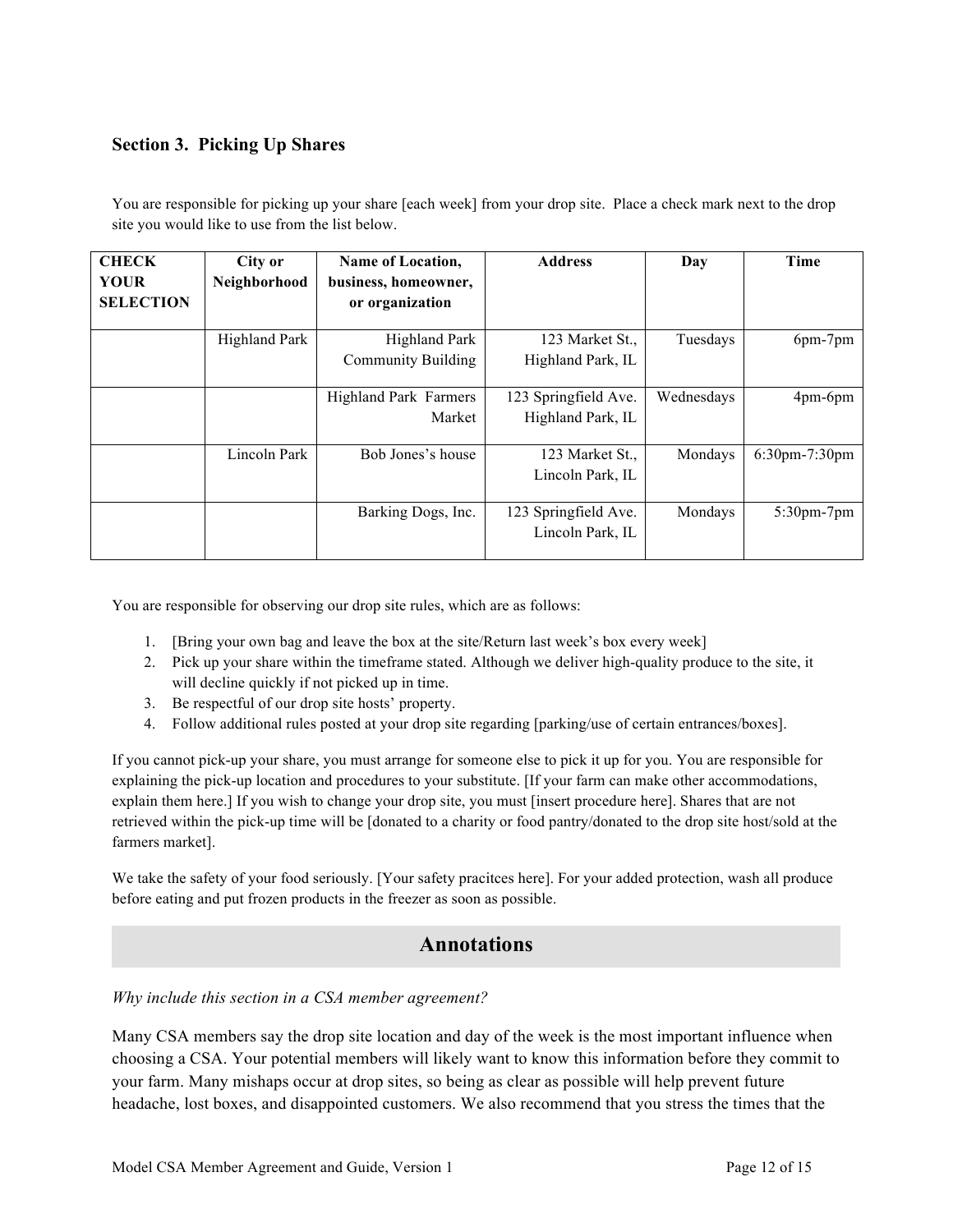drop site is open for pick-up. If members go to retrieve their share after hours or in the dark, accidents can happen. The pick-up section is also an ideal place to discuss food safety.

### *How to adapt this section:*

We have provided one format for presenting the drop site information. There are many other ways to present the information, although we recommend including all of the above categories. Below the chart, list all the rules you expect members to follow when picking up their share. We have provided some sample rules. Make sure members clearly understand the procedure for picking up the share and the consequences of not retrieving their share.

Adapt the last paragraph to allocate food safety responsibilities between farmer and member. Because food safety is such an important issue, we recommend you describe the specific steps you take such as washing the produce, testing your water for contaminants, immediate refrigeration, and other recommended practices. If you have Good Agricultural Practices or other food safety certification, include that here. It's good to conclude with a gentle reminder that food safety is also the member's responsibility and that common sense dictates that fresh foods should be washed before eating.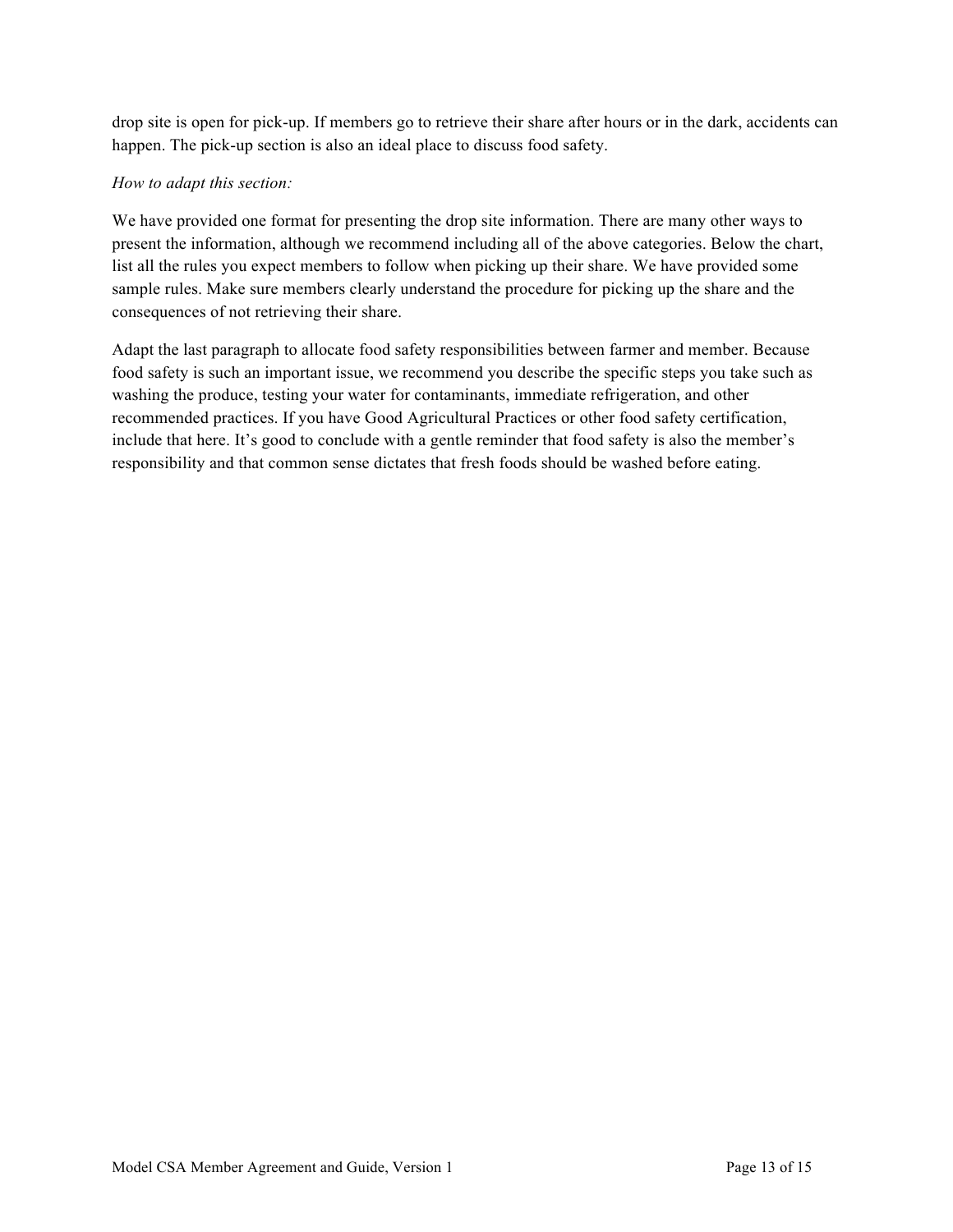### **Section 4. Member Fees**

By selling membership in advance of the growing season, CSA reduces the burden of up-front costs for the farmer. Your membership fees provide us with money to purchase seed and equipment before the season starts, and we appreciate your commitment. Place a check mark next to the share type you would like from the list below.

| <b>CHECK YOUR SELECTION</b> | <b>Share Type</b>                          | <b>Share Size</b> | Price if postmarked<br>before [Date] | Price if postmarked<br>after [Date] |
|-----------------------------|--------------------------------------------|-------------------|--------------------------------------|-------------------------------------|
|                             |                                            |                   |                                      |                                     |
|                             | [Vegetable]                                | [Full Share]      | <b><i>SXXX</i></b>                   | <b><i>SXXX</i></b>                  |
|                             | [Vegetable]                                | [Half Share]      | <b><i>SXXX</i></b>                   | <b><i>SXXX</i></b>                  |
|                             | [Poultry]                                  |                   | <b><i>SXXX</i></b>                   | <b><i>SXXX</i></b>                  |
|                             |                                            |                   |                                      |                                     |
|                             | Total Amount Due: (add up your selections) |                   |                                      |                                     |

| <b>CHECK YOUR SELECTION</b> | <b>Payment Preference</b>                                 |
|-----------------------------|-----------------------------------------------------------|
|                             | I wish to pay my membership fee up front.                 |
|                             | I wish to pay my membership fee in [number] installments. |

If you chose to pay the membership fee upfront, please enclose a check for your total amount due, made payable to [Farm Name] with this signed agreement form. If you chose to pay the membership fee in installments, please enclose [number] checks dated [DATE, DATE, DATE] with this signed agreement form. By submitting an agreement form you are agreeing to pay the membership fee for the share you indicated above.

### **If you do not issue refunds after a certain date, also include:**

All payments are non-refundable [date/beyond the fourth week of the season].

# **Annotations**

*Why place this section here in a CSA member agreement?*

We placed the sign-up portion of this model agreement at the end of the agreement to encourage members to read the entire agreement.

#### *How to adapt this section:*

The charts should be filled in with each of your share options and prices. If you don't have early-bird pricing or only allow one upfront payment, delete the parts that don't apply. If you have a specific cut-off date for refunds, include the last sentence. If you have already this information included in your current sign-up sheet, include it in this section of the Agreement. If you have a procedure for handling bounced checks, include it here as well.